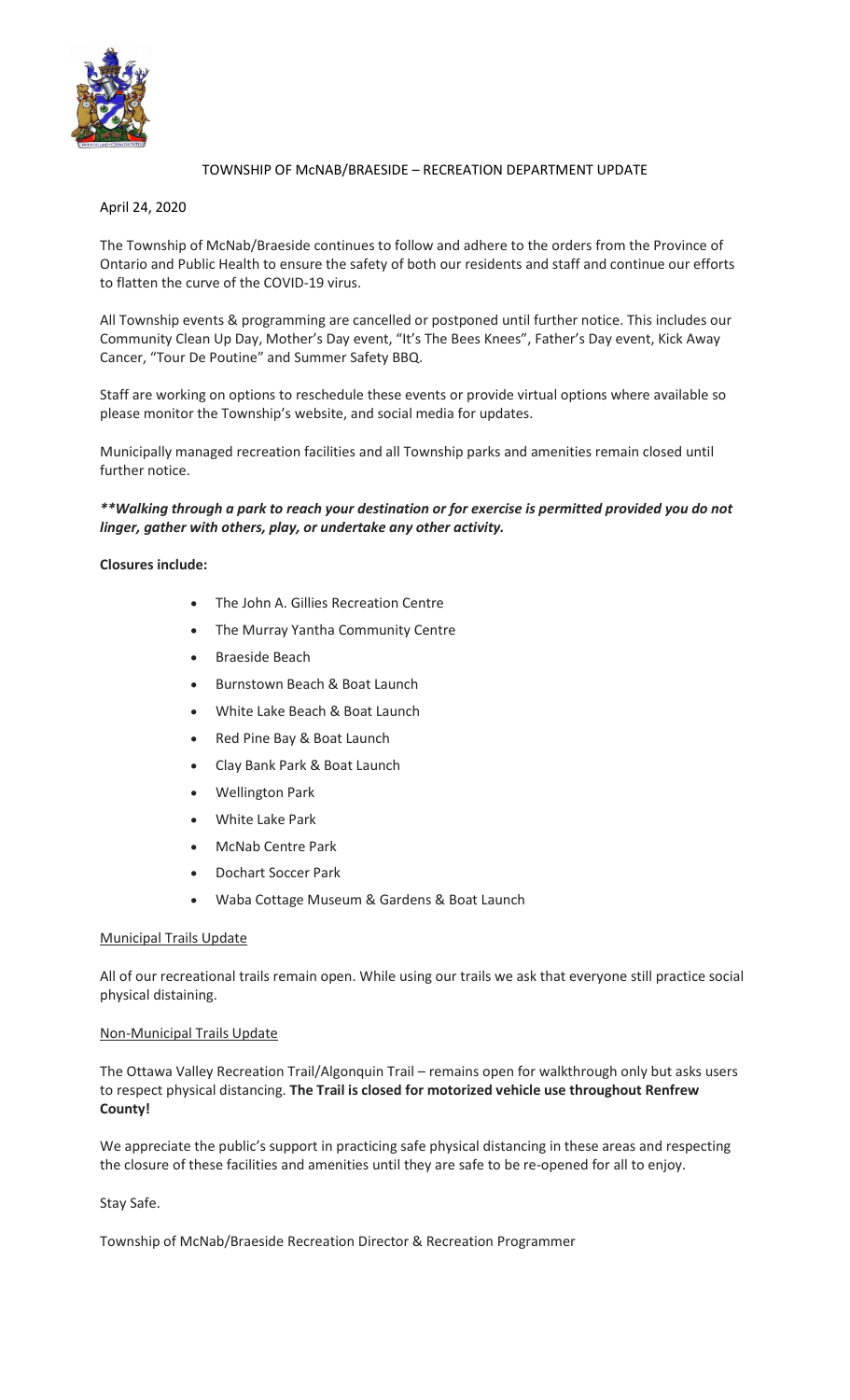**We have provided a list of fun activities to keep you busy:**

**The Government of Ontario has launched its Learn at Home Website**

<https://www.ontario.ca/page/learn-at-home>

**Learning 4 Kids**

<https://www.learning4kids.net/>

**ABCmouse.com Early Learning Academy (30-day FREE trial)**

<https://www.abcmouse.com/>

**Online Games for Kids**

<https://pbskids.org/>

**E-Learning for kids**

<https://www.e-learningforkids.org/>

**Math & English Language Arts**

[https://ca.ixl.com/?partner=google&campaign=341239025&adGroup=22932005345&gclid=CjwKCAjwv](https://ca.ixl.com/?partner=google&campaign=341239025&adGroup=22932005345&gclid=CjwKCAjwvOHzBRBoEiwA48i6Aj_F-G27KQ8dOw7SbRSOVehJ6Du9uZCbFRpCtGELpNzEIpxiRkKZlBoCUpYQAvD_BwE) [OHzBRBoEiwA48i6Aj\\_F-G27KQ8dOw7SbRSOVehJ6Du9uZCbFRpCtGELpNzEIpxiRkKZlBoCUpYQAvD\\_BwE](https://ca.ixl.com/?partner=google&campaign=341239025&adGroup=22932005345&gclid=CjwKCAjwvOHzBRBoEiwA48i6Aj_F-G27KQ8dOw7SbRSOVehJ6Du9uZCbFRpCtGELpNzEIpxiRkKZlBoCUpYQAvD_BwE)

**Homemade Play Dough**

<https://www.youtube.com/watch?v=znCBZeUsBR4>

**Slime Making**

<https://www.youtube.com/watch?v=jWqNK-BGRz8>

#### **Movement Yoga & Fitness Studio**

Head over t[o www.move-ment.ca](http://www.move-ment.ca/) where you can join online classes by donation or a monthly fee and some free resources in our online community.

YouTube Video's as well.

[https://www.youtube.com/channel/UCVvEnyevUBhJk1QY95qsNxw?fbclid=IwAR12niTYeokOdQzW3ibSn](https://www.youtube.com/channel/UCVvEnyevUBhJk1QY95qsNxw?fbclid=IwAR12niTYeokOdQzW3ibSnqwxoib9-byUVCZ20_nMFrnAj6qVo8FjQfZCjHY) [qwxoib9-byUVCZ20\\_nMFrnAj6qVo8FjQfZCjHY](https://www.youtube.com/channel/UCVvEnyevUBhJk1QY95qsNxw?fbclid=IwAR12niTYeokOdQzW3ibSnqwxoib9-byUVCZ20_nMFrnAj6qVo8FjQfZCjHY)

### **ParticipACTION**

<https://www.participaction.com/en-ca>

**Homemade Kids Peloton**

<https://www.youtube.com/watch?v=kjU4nEjdeb4>

**Kids Yoga with Cosmic Kids Yoga Adventure!**

<https://www.youtube.com/watch?v=xlg052EKMtk>

### **Indoor Obstacle Course (you can even make one for adults too)**

https://www.youtube.com/watch?v=ICYBkNht\_j8

**Escape Room for Kids**

<https://www.youtube.com/watch?v=xCNCBw5Z61E>

**Gentle &Chair Work Out**

<https://www.youtube.com/watch?v=8CE4ijWlQ18>